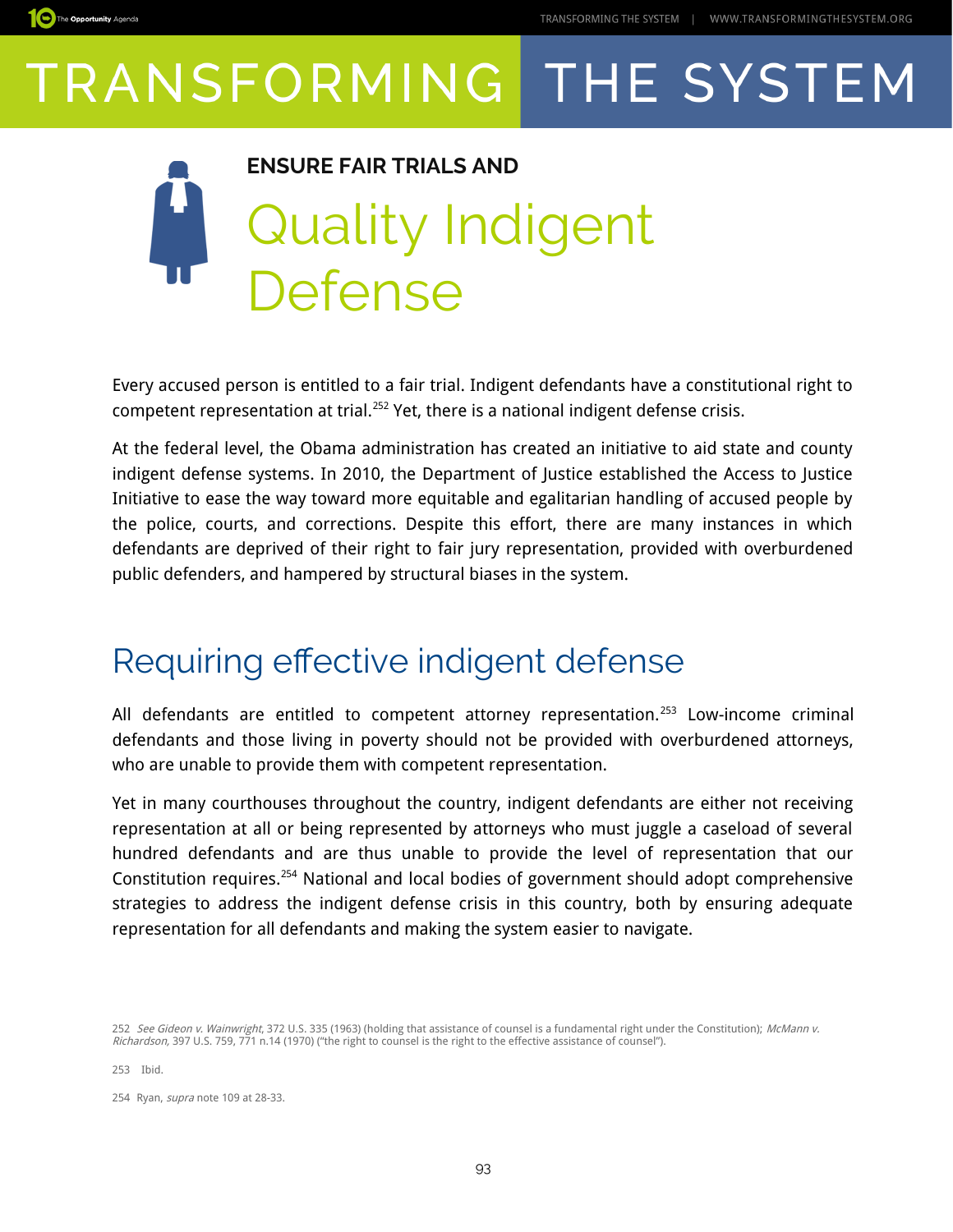

The **Administration** should prioritize judicial appointments and focus on appointing judges who represent diverse sectors within the legal industry, particularly those with public defense and public interest backgrounds.

#### **Congress, and local and state legislatures** should pass

legislation that does the following:

- Requires a universal cap on criminal defense counsel caseloads;<sup>[255](#page-1-0)</sup> Þ
- Provides additional resources to increase indigent representation for misdemeanor offenses to ensure compliance with constitutional obligations;<sup>[256](#page-1-1)</sup>
- ▶ Increases payments to attorneys on the indigent defense panel by increasing the attorney compensation rate, especially rate for time outside the courtroom, with regular increases tied to increases in payments to prosecutors, to create incentives for attorneys to allocate adequate time and preparation for these cases.<sup>[257](#page-1-2)</sup>

**Legal aid societies, defender organizations,** and the **private defense bar** should encourage defense attorneys to follow best practices and provide guidelines that are responsive to the conditions of local defenders.<sup>[258](#page-1-3)</sup> The Center for Court Innovation published a rubric of best practices for indigent representation, which include:[259](#page-1-4)

- 1. Collecting the client's information
- 2. Nurturing the relationship with the client
- 3. Protecting the client while the case is pending
- 4. Evaluating the government's case
- 5. Conducting an independent investigation of the government's case
- 6. Challenging the government's case
- <span id="page-1-0"></span>255 Ibid. at 31-32.
- <span id="page-1-1"></span>256 See generally ibid.

<span id="page-1-2"></span><sup>257</sup> Ibid. at 4, 32.

<span id="page-1-3"></span><sup>258</sup> See Coke, *supra* note 4, at 12 (recommending that defenders practice self-awareness and patience, and educate other about implicit biases).

<span id="page-1-4"></span><sup>259</sup> Ziyad Hopkins, Center for Court Innovation, The Committee for Public Counsel Services Answering Gideon's Call Project (2012-DB-BX-0010): Best Practices, Objectives and Performances Indicators 4-7 (Nov. 2014), https://www.publiccounsel.net/cfo/wp-content/uploads/sites/8/2014/12/Best-Practices-Objectives-and-Performance-Indicators.pdf.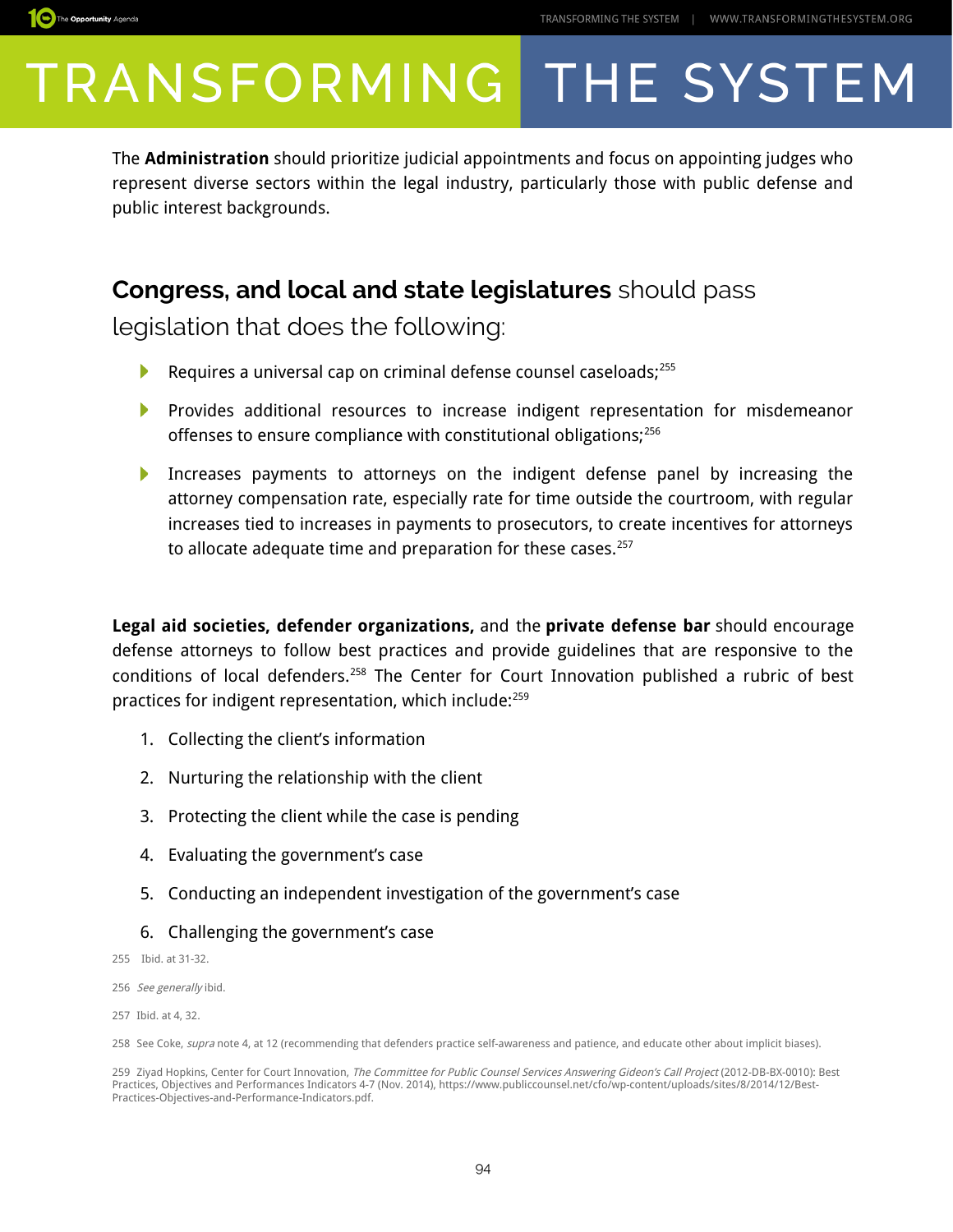

- 7. Developing a theory of the case and post-disposition plan
- 8. Preparing to persuade the finder of fact to support the theory of the case
- 9. Affirming a continued duty to the client
- 10. Protecting post-representation client information.

**Local bar associations** and **law schools** should form partnerships with each other, courts, and defender attorney organizations to expand indigent defense programs.

### Promoting fair jury representation

Jury selection practices should encourage participation by a cross-section of the community. Yet, advocates complain that prosecutors frequently engage in racial discrimination during the juror selection process in clear violation of federal law. "Dedicated and thorough enforcement of antidiscrimination laws designed to prevent racially biased jury selection must be undertaken by courts, judges, and lawyers involved in criminal and civil trials, especially in serious criminal cases and capital cases."[260](#page-2-0)

Moreover, jurors from low-income communities are often unable to participate due to biased exclusion criteria. For example, prosecutors in some jurisdictions may strike prospective jurors because they have family members who have been involved in the criminal justice system.<sup>[261](#page-2-1)</sup>

**The Department of Justice, particularly U.S. Attorneys,** should enforce 18 U.S.C. 243, which prohibits racially discriminatory jury selection, by prosecuting prosecutor offices that have a pattern or practice of racial discrimination in the jury selection process.<sup>[262](#page-2-2)</sup>

**Congress** should ensure that the "rule banning racially discriminatory use of peremptory strikes announced in Batson v. Kentucky should be applied retroactively to death row prisoners and others with lengthy sentences whose convictions or death sentences are the product of illegal, racially biased jury selection but whose claims have not been reviewed because they were tried before 1986."[263](#page-2-3)

<span id="page-2-1"></span>261 See Coke, supra note 4, at 18.

<span id="page-2-0"></span><sup>260</sup> Equal Justice Initiative, Illegal Racial Discrimination in Jury Selection: A Continuing Legacy (2010), http://www.eji.org/files/EJI%20Race%20and %20Jury%20Report.pdf.

<span id="page-2-2"></span><sup>262 8</sup> U.S. Code § 243 covers the cxclusion of jurors on account of race or color: No citizen possessing all other qualifications which are or may be prescribed by law shall be disqualified for service as grand or petit juror in any court of the United States, or of any State on account of race, color, or previous condition of servitude.

<span id="page-2-3"></span><sup>263</sup> Equal Justice Initiative, supra note 260.